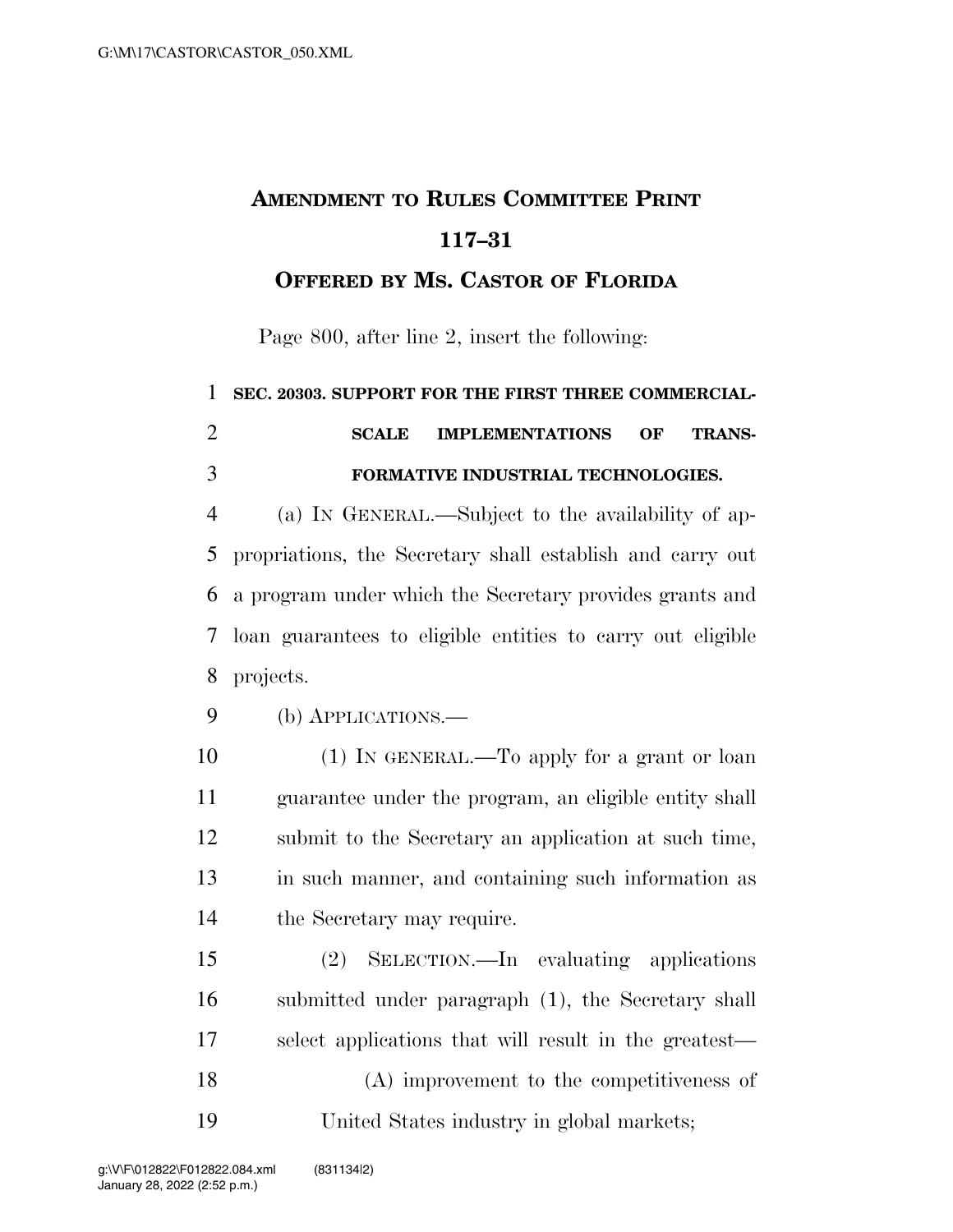| $\mathbf{1}$   | (B) reduction in energy use; or                         |
|----------------|---------------------------------------------------------|
| $\overline{2}$ | (C) reduction in greenhouse gas emissions.              |
| 3              | (3) CONSULTATION.—In evaluating applications            |
| $\overline{4}$ | submitted under paragraph (1), the Secretary shall      |
| 5              | solicit input from outside technical and industry ex-   |
| 6              | perts on the specific industry sectors in which eligi-  |
| 7              | ble technologies would be implemented.                  |
| 8              | (c) GRANTS AND LOAN GUARANTEES.-                        |
| 9              | (1) IN GENERAL.—In carrying out the program,            |
| 10             | the Secretary may not provide grants or loan guar-      |
| 11             | antees to carry out more than three eligible projects   |
| 12             | for any category of eligible technology.                |
| 13             | (2) GRANT AMOUNTS.—The amounts of the                   |
| 14             | grants that may be provided to carry out eligible       |
| 15             | projects for each category of eligible technology shall |
| 16             | be not more than the following:                         |
| 17             | $(A)$ 60 percent of the total eligible project          |
| 18             | costs for the first eligible project for the cat-       |
| 19             | egory of eligible technology.                           |
| 20             | (B) 45 percent of the total eligible project            |
| 21             | costs for the second eligible project for the cat-      |
| 22             | egory of eligible technology.                           |
| 23             | (C) 30 percent of the total eligible project            |
| 24             | costs for the third eligible project for the cat-       |
| 25             | egory of eligible technology.                           |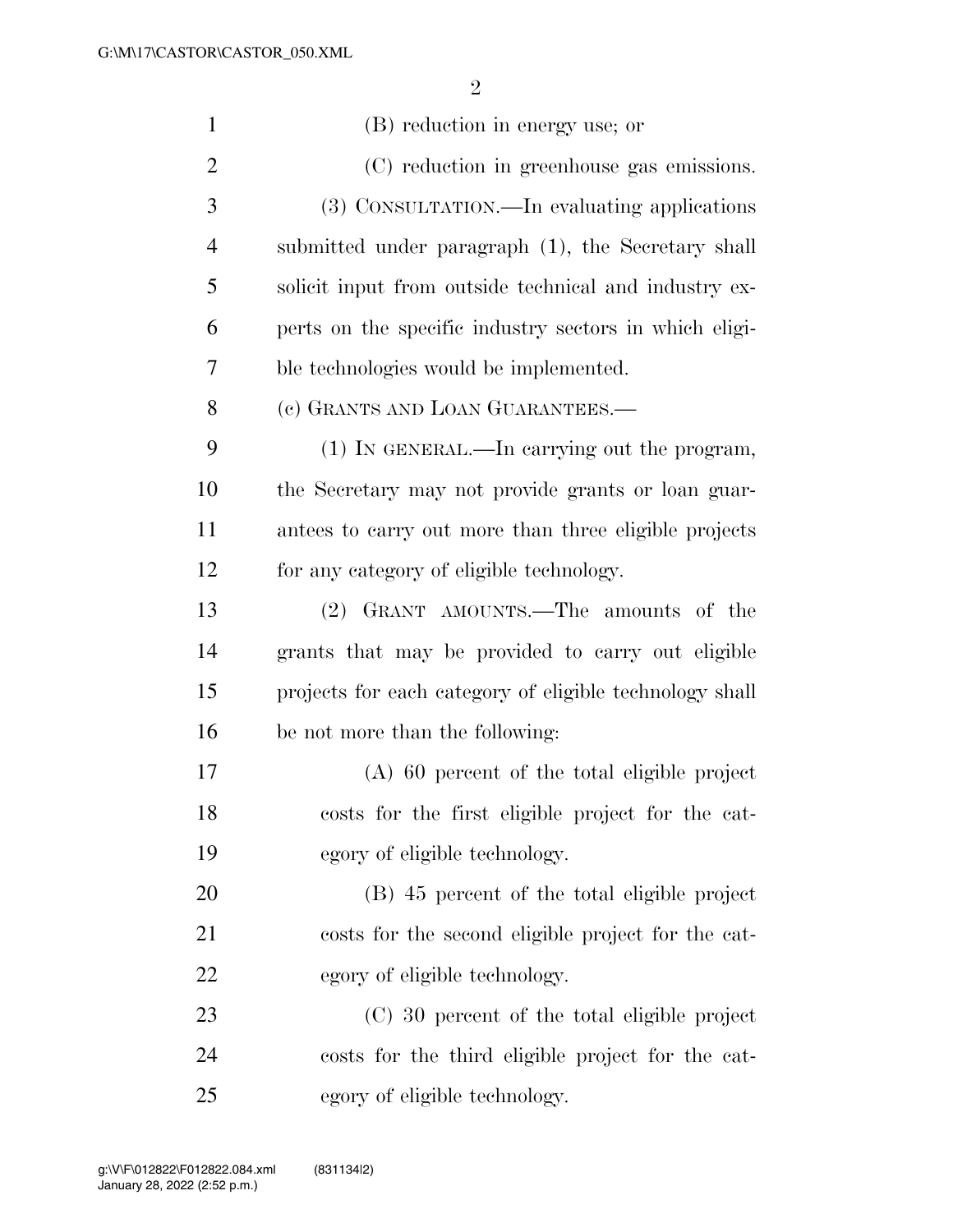(A) IN GENERAL.—In carrying out the program, the Secretary may not provide a loan guarantee for an amount that is greater than 80 percent of the applicable eligible project costs.

 (B) GRANT AND LOAN GUARANTEE.—In any case in which an eligible entity is provided a grant and a loan guarantee under the pro- gram, such loan guarantee may not exceed the amount that is equal to 80 percent of the amount that is equal to the difference be-tween—

- 14 (i) the eligible project cost; and
- (ii) the amount of the grant.

 (4) PROJECT MILESTONES.—The Secretary shall work with the grant or loan guarantee recipient to develop project milestones and shall issue pay- ments after the recipient demonstrates that the eligi-ble project has reached such milestones.

21 (d) MONITORING AND REPORTING.—

 (1) IN GENERAL.—The Secretary shall annually submit to Congress a report on how grants and loan guarantees provided under the program were used.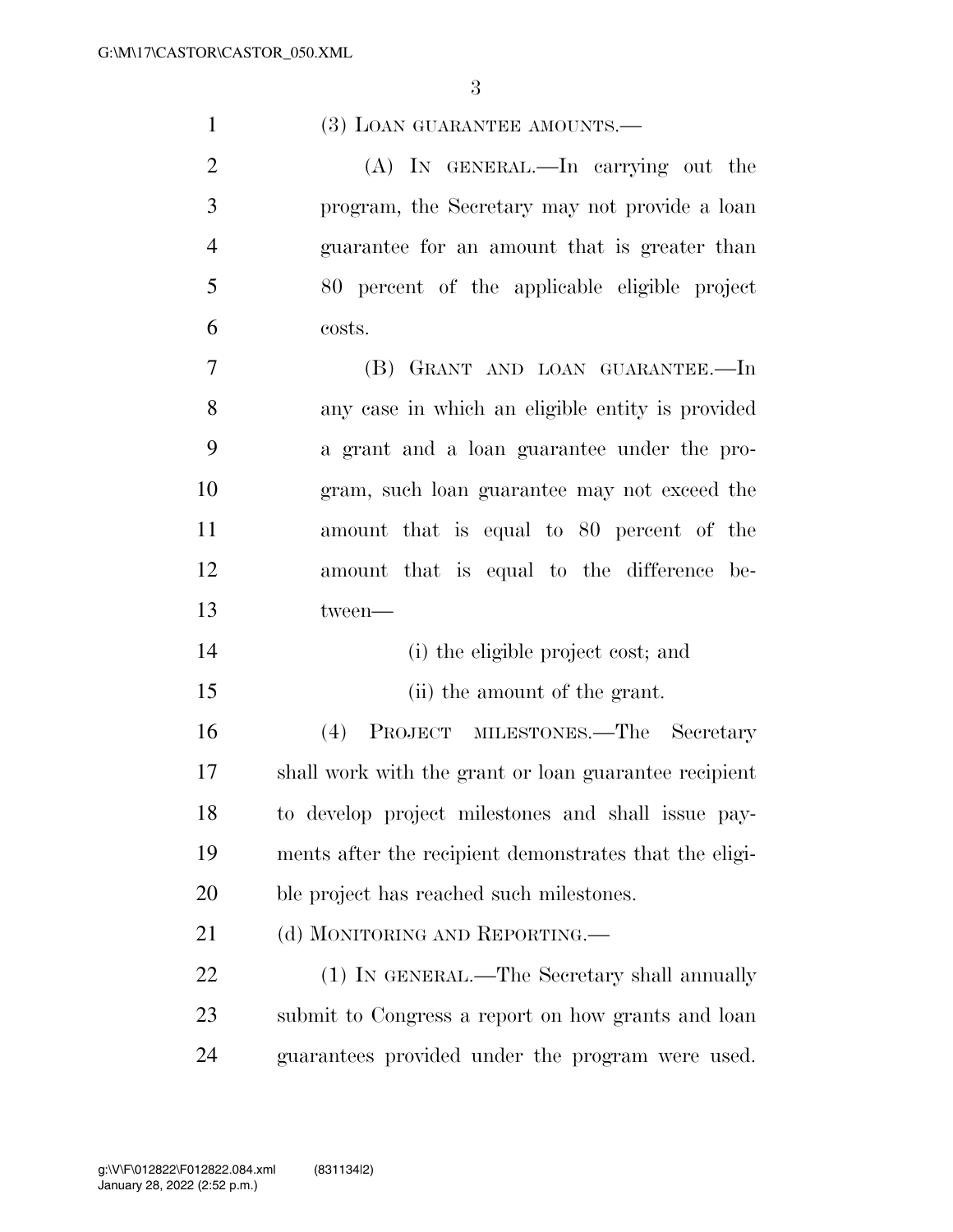(2) PROPRIETARY AND COMPETITIVE INFORMA- TION.—Each report submitted under paragraph (1) shall exclude any proprietary or competitive informa- tion relating to eligible entities that were provided a grant or loan guarantee, or eligible technologies that were implemented, under the program.

 (e) AUTHORIZATION OF APPROPRIATIONS.—There is authorized to be appropriated to carry out this section \$500,000,000 for fiscal year 2022 and \$1,000,000,000 for each of fiscal years 2023 through 2031, to remain avail-able until expended.

(f) DEFINITIONS.—In this section:

 (1) ELIGIBLE ENTITY.—The term ''eligible enti- ty'' means any of the following entities, including a consortium or partnership of such entities:

 (A) An owner of an industrial plant at which an eligible technology would be imple-mented.

19 (B) A provider that—

 (i) manufactures an eligible tech-nology; or

 (ii) implements or integrates an eligi-ble technology at an industrial plant.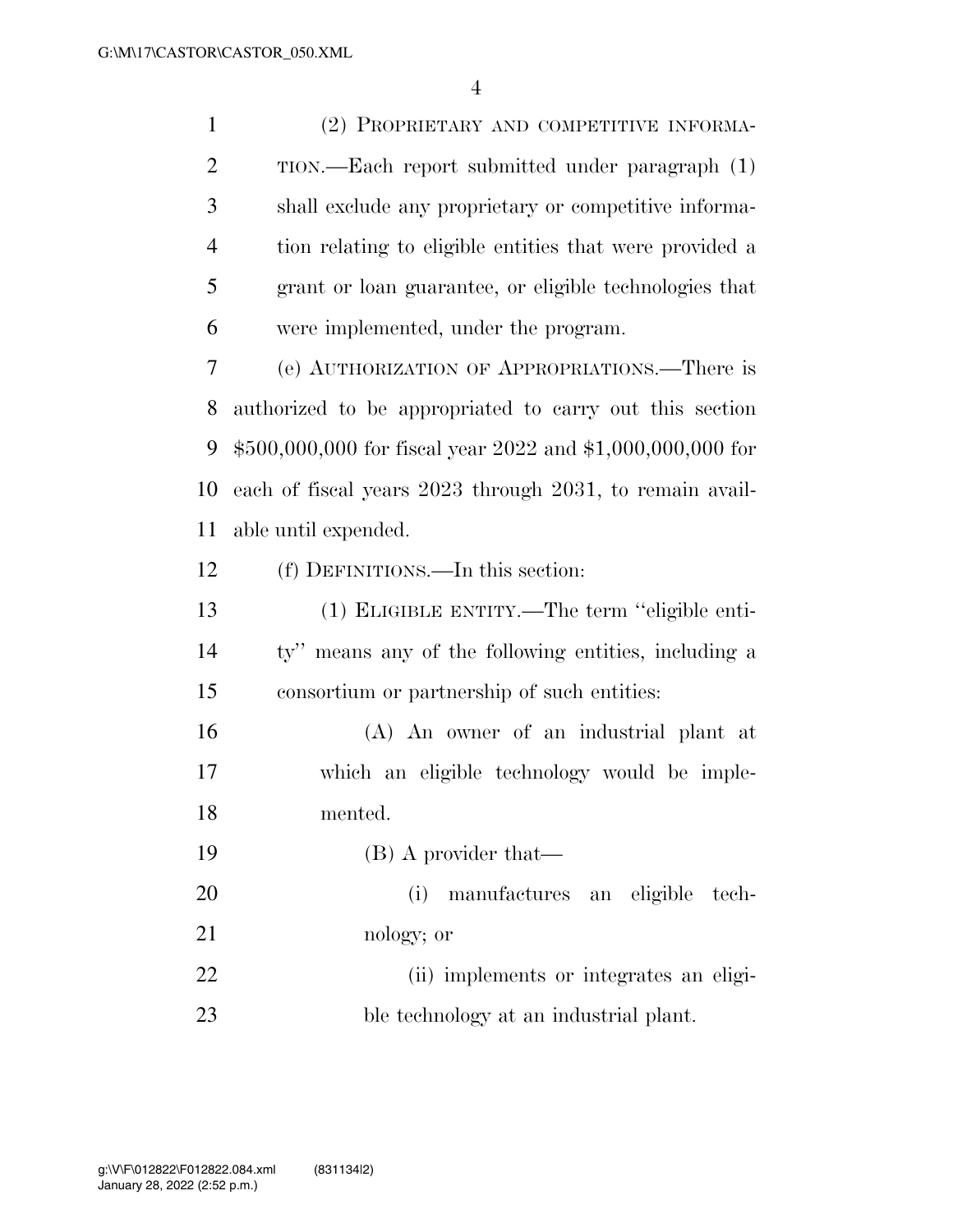(C) Another entity involved in the imple- mentation of the eligible technology at an in- dustrial plant. (2) ELIGIBLE PROJECT.—The term ''eligible project'' means the implementation of an eligible technology at an industrial plant within the United States or its territories.

 (3) ELIGIBLE PROJECT COSTS.—The term ''eli- gible project costs'' includes any capital, installation, engineering, construction, and permitting costs re-lated to carrying out an eligible project.

 (4) ELIGIBLE TECHNOLOGY.—The term ''eligi- ble technology'' means, as determined by the Sec-retary, any technology that—

 (A) is an innovative technology described 16 in section  $454(b)(1)$  of the Energy Independ- ence and Security Act of 2007 (42 U.S.C.  $17113(b)(1)$ ;

 (B) is demonstrated to be technically viable at pilot scale and ready for commercial-scale 21 implementation;

 (C) is able to significantly reduce the en- ergy use or greenhouse gas emissions of the process with respect to which the eligible tech-nology is implemented, relative to the tech-